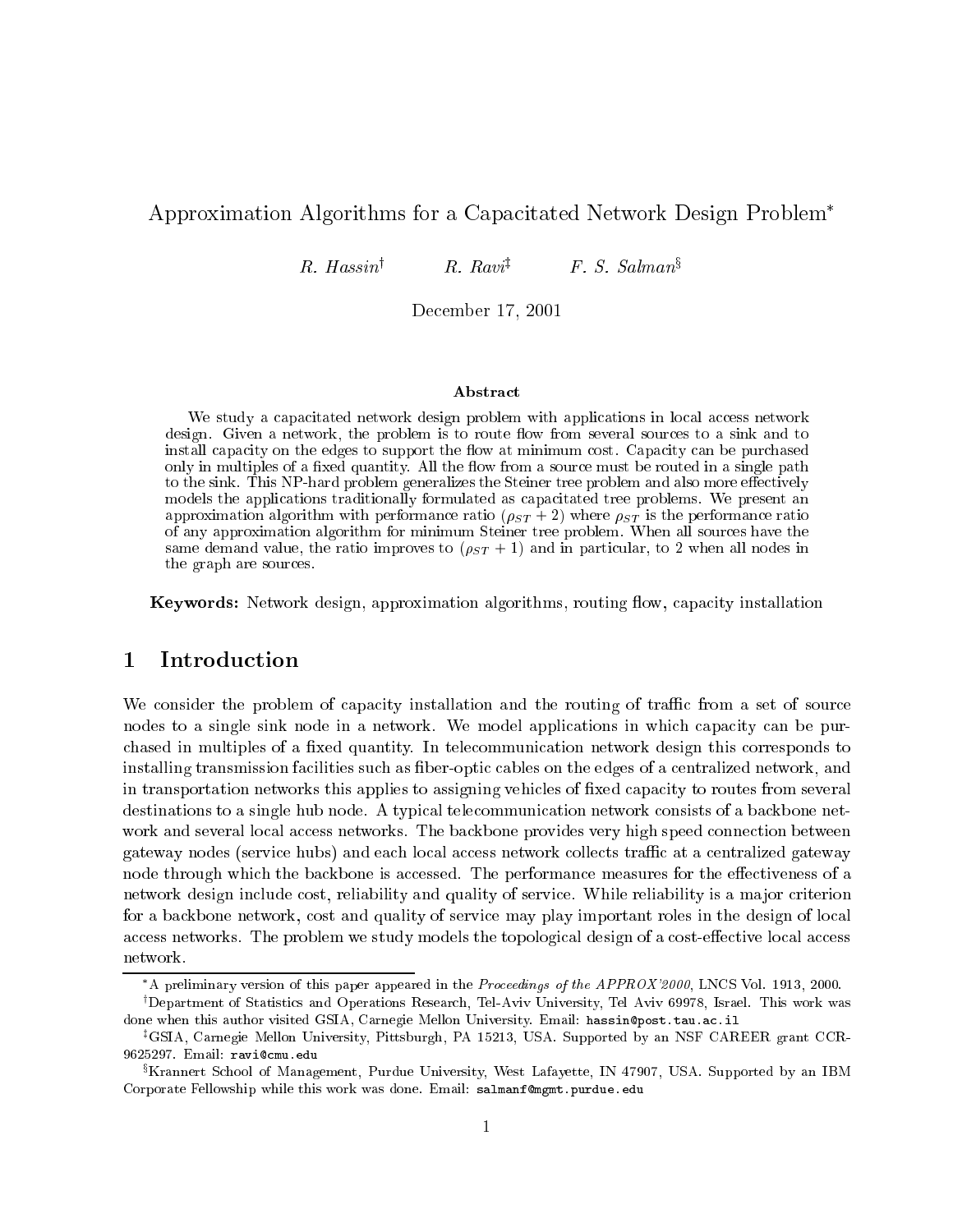The *capacitated network design problem*, which we will refer to as CND in short, can be stated as follows. We are given an underlying undirected graph  $G = (V, E)$ . A subset S of nodes is specified as sources of traffic and a single sink t is specified. Each source node  $s_i \in S$  has a positive integer-valued demand  $dem_i$ , all of which must be routed to t via a single path, that is flow cannot be bifurcated. Capacity of an edge  $e$  of G is provided in multiples of a modularity U, a given positive integer, by purchasing and installing one or more of the transmission facility at cost  $c_e$  per each one. The problem is to find a minimum cost installation of facilities that provides sufficient apa
ity to route all of the demand simultaneously. The problem requires hoosing a path from each source to the sink node and finding the number of facilities to be installed on each edge such that when all the demand is routed, the total flow on the edge is at most the capacity. In other words, traffic originating in different sources may share the capacity on the installed cables and the capacity installed on an edge has to be at least as much as the *total* traffic routed through this edge in both dire
tions.

Based on the telecommunication application we refer to the transmission facility installed on the edges as the "cable", even though it could represent other modes of transmission. In telecommunications, typically a set of cables with differing capacities is available to the network designer. Our problem orresponds to the ase where a single able type is used. The CND problem has been studied in the literature as the single-facility network loading problem, together with its generalizations such as the multicommodity and the multiple facility cases. For a survey on exact solution methods in this area, the reader is referred to the chapter on multicommodity capacitated network design by Gendron, Crainic and Frangioni in [SS99], and the chapter on network design by Balakrishnan, Magnanti and Mirchandani in [DMM97]. In spite of the recent computational progress, the size of the instan
es that an be solved to optimality in reasonable time ontains no more than 50 nodes and 100 edges, whereas real-life instan
es may ontain hundreds of nodes and edges.

The capacitated network design problem is NP-hard since it generalizes the Steiner tree problem which has been shown to be NP-hard  $[GJ77]$ . Given a graph with a subset of vertices distinguished as the set of terminals, and costs on the edges, the *Steiner tree problem* is to find a minimum-cost subtree spanning the set of terminals. In the CND problem, when cable capacity is larger than the total demand in the network, one copy of the cable will be installed on every edge that carries flow. This special case of our problem is equivalent to a Steiner tree problem, where the set of terminals to be onne
ted is the set of the sour
e nodes and the sink node.

The NP-hardness of CND implies that the existence of an algorithm that finds an optimal solution in polynomial time is very unlikely. Therefore, we focus on obtaining provable nearoptimal solutions in polynomial time. For CND, a onstant fa
tor approximation was obtained earlier by Salman et al. in  $[SCR+97]$ . The algorithm in  $[SCR+97]$  is based on an algorithm of Mansour and Peleg [MP94], that approximates the multicommodity and the single cable type problem in an *n*-node graph with an  $O(\log n)$  performance ratio. While Mansour and Peleg used a spanner to route traffic, Salman et al.  $[SCR+97]$  showed that routing through a Light Approximate Shortest Path Tree (defined in [KRY93]) gives a worst-case performance ratio of 7 for the single sink problem. When all the nodes in the input network except the sink node are source nodes, the approximation ratio in [SCR+97] reduces to  $(2\sqrt{2}+2)$ . Other constant factor approximations for CND also follow from the work of Andrews and Zhang  $[AZ98]$  who gave an  $O(k$ -)-approximation for the single sink problem with k cable types, and the work of Garg et al.  $[GKK+01]$  who gave an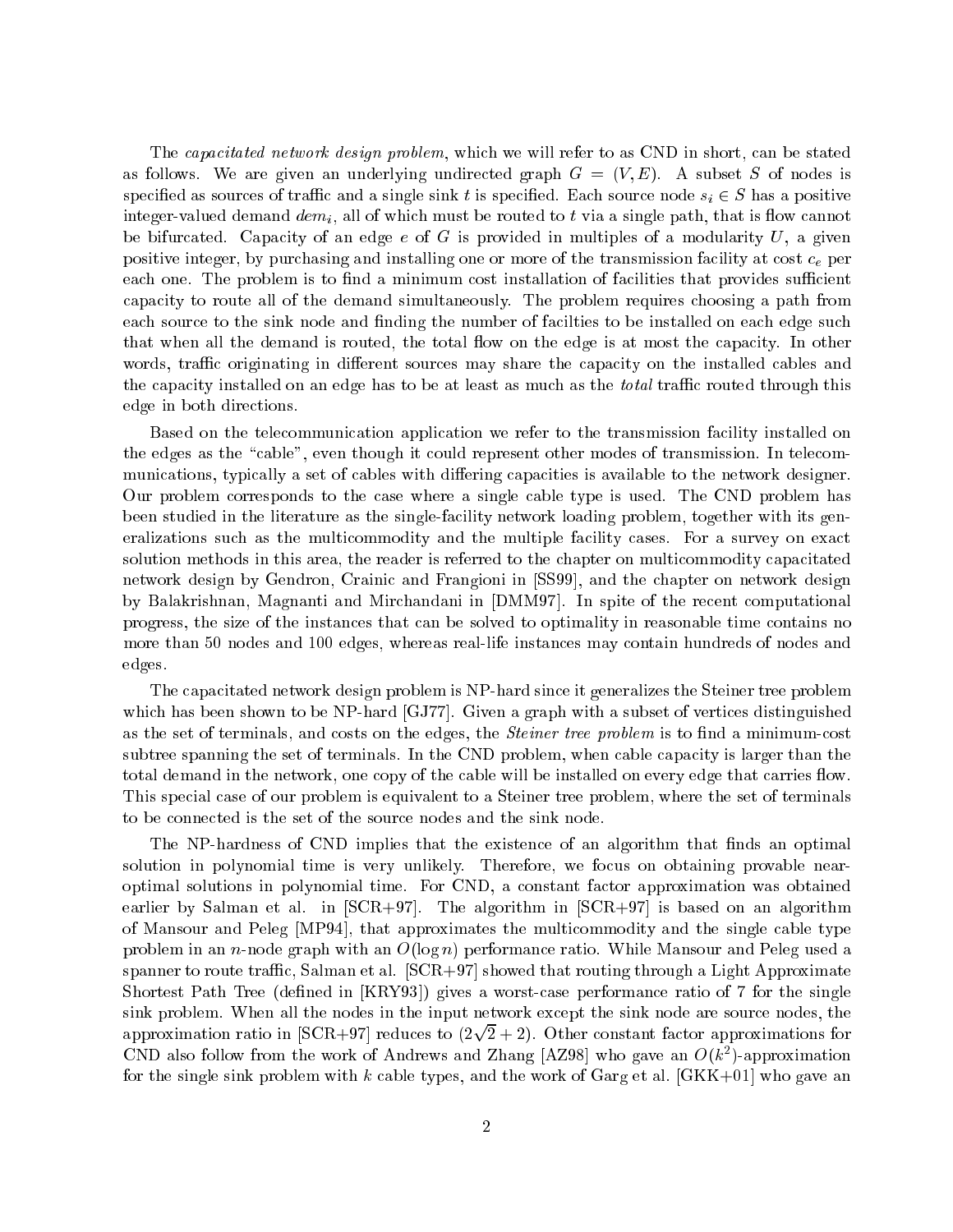improved  $O(k)$ -approximation for the same problem, but the resulting constant factors are rather high.

In this paper, we present an approximation algorithm with a better approximation ratio by making use of the relation of the CND problem to the Steiner tree problem. The algorithm utilizes a Steiner tree when the demand is low compared to the cable capacity and whenever the demand accumulates to a value close to the cable capacity, the algorithm sends the aggregated demand by a shortest path to the sink. We show that this algorithm has a worst-case ratio  $(\rho_{ST} + 2)$ , where  $\rho_{ST}$ is the performance ratio of the Steiner tree approximation. For the case when demand is uniform, that is every source has the same demand value, our approximation ratio improves to  $(\rho_{ST} + 1)$ . When all the nodes in the input network except the sink node are source nodes, we first find a minimum spanning tree instead of a Steiner tree. As a result, the approximation ratio reduces to 3 with non-uniform demands, and to 2, with uniform demands.

Although the Steiner tree problem is NP-hard even with Euclidean or rectilinear costs  $GJ77$ , a Steiner tree with approximately minimum cost can be constructed in polynomial time. A minimum  $\cot$  tree spanning all the terminals has cost at most twice the cost of an optimal Steiner tree [TM80]. Furthermore, approximation algorithms with improved worstase ratios have been developed in a series of papers  $[293, BR94, KZ97, PS97, HP99, RZ00]$  over the last two decades. As a result, for graphs with arbitrary osts, the worstase ratio was gradually de
reased from 2 to 1.55. Robins and Zelikovsky  $|RZ00|$  gave the currently best known approximation ratio of 1.55. On the other hand, it has also been shown that the Steiner tree problem can not be approximated within a factor of 1+ $\epsilon$  for sufficiently small  $\epsilon > 0$ , unless  $P = NP$  [BP89, CT96].

With the above mentioned results on the approximation of the Steiner tree problem, the algorithm we propose in this paper improves the approximation ratio of the CND problem to 3.55 for the non-uniform demand case. We note that any improvements in the approximation of the Steiner tree problem will be reflected in the approximation ratio of our algorithm.

The problem we study is also related to the *capacitated MST problem (c-MST)* [Pap78, AG88, G91, KB83, CL73, S83. Given an undirected edge-weighted graph with a root node and a positive integer  $U$ , the problem is to find a minimum spanning tree such that every subtree of the root node has a total demand of at most U. This problem has been cited by Kershenbaum and Boorstyn [KB83] as well as later by Gavish [G91] to model the local access network design problem when traffic is routed from a set of sources to a sink node under limited capacity of links. In  $c$ -MST, network links have a fixed capacity U, whereas in our single cable problem capacity can be purchased in multiples of  $U$  and the multiplicity of cables on each link is a decision variable. While a tree is required as a solution in c-MST, in most applications the actual requirement is to send the demand of each source node via a single path to the sink node, which is known as the nonbifurcating requirement for the demands. Our single cable problem enforces the non-bifurcating requirement without requiring that the solution be a tree. As a result, a solution to our problem may contain cycles and the total traffic going through a node may exceed  $U$ , as opposed to a solution of c-MST. We can contrast our approximation results with the best known approximation results for the c-MST. Altinkemer and Gavish [AG88] gave a 4-approximation for the non-uniform demand case and a 3-approximation for the uniform demand case of c-MST. In the non-uniform demand case, our  $(\rho_{ST} + 2)$ -approximation has a performance ratio less than 4, and handles the Steiner version that does not require all non-sink nodes be sour
e nodes (i.e., other Steiner nodes in the graph are allowed). When all non-sink nodes are sources performance ratio improves to 3,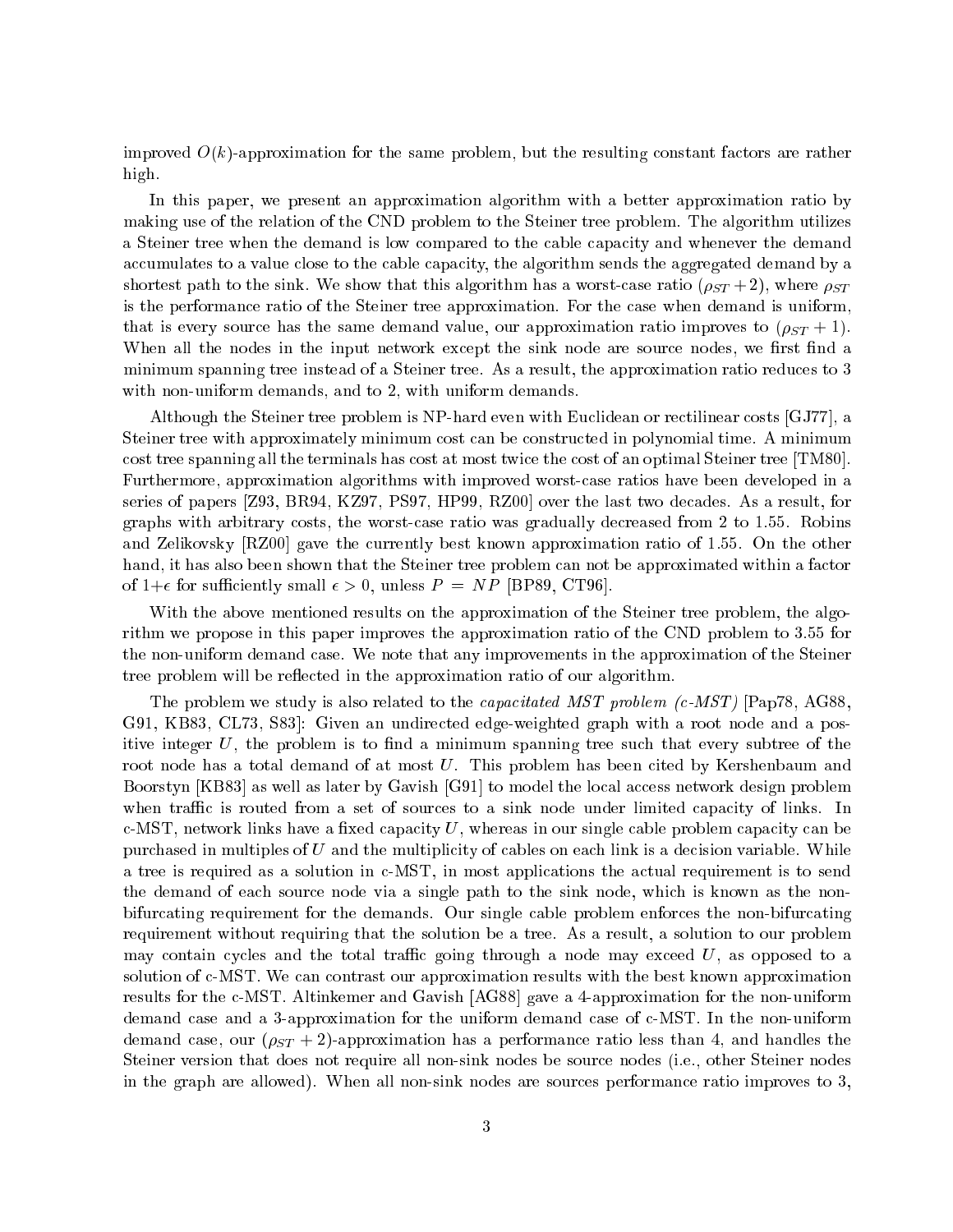and to 2 for the orresponding uniform demand ase.

In the next two sections, we present the algorithms for the cases of uniform and non-uniform demands and analyze their worst-case performance. We conclude with an extension of the local access design problem.

## <sup>2</sup> Uniform Demand

In this section we consider the case when every source node has the same demand value; without loss of generality we assume that the demand equals one for each source. The interesting cases for the problem arise when  $U > 1$  because if  $U = 1$  sending every demand to the sink through the path with minimum total ost is an optimal solution. Therefore, we analyze the problem assuming  $U > 1$ . We first give an outline of the proposed algorithm. We construct a Steiner tree T with terminal set  $S \cup \{t\}$  and cost  $c_e$  on each edge e in polynomial time such that the cost of the tree is at most  $\rho_{ST}$  times the optimal Steiner tree cost. We also find a path from each node to the sink in G with minimum total cost. Next, we identify a subtree of T such that the total demand in the subtree equals the cable capacity  $U$ . In this subtree we select a node with the smallest cost of rea
hing the sink as the hub node (ties an be broken arbitrarily). We route the demand of each source to the hub node in T and send the aggregated demand at the hub to the sink via a minimum cost path in the input graph  $G$ . We repeat these steps until no more such subtrees can be identified. Finally, we cancel flow in opposite directions of an edge and reassign the source nodes to the hub nodes.

In order to describe the algorithm we need to define some more notation. The minimum cost of a path from node v to the sink t in G is denoted by  $c(v, t)$ . In the Steiner tree T, we designate the sink node t as the root of the tree and define the level of a node as the number of edges on its path to the sink node t. Any node adjacent to v with level one larger than the level of v is called a *child* of v. For each node v,  $T_v$  denotes the subtree of T rooted at v. At a given iteration of the algorithm, R is the set of unprocessed source nodes and  $D(T_v)$  is the total unprocessed demand in  $T_v$ . That is,  $D(T_v) = \sum_{s_i \in R \cap T_v} dem_i = |R \cap T_v|$  since  $dem_i = 1$  for all i in the uniform case. Note that here we omit the iteration number for simplicity of notation.

The Algorithm UNIFORM, given below, takes T as input, and outputs 1) for each source, a route through which all of its demand is sent to the sink, and 2) the number of cables that are installed on the edges of the input network to support the flow of traffic going through them.

## Algorithm UNIFORM: Initialize:  $R := S$ Main step: Pick a node v such that  $D(T_v) \geq U$  and level of v is maximum. If no such node exists (that is,  $D(T_t) < U$ ) or  $v = t$ , then go to the final step. Find a node, say w, in  $R \cap T_v$  such that  $c(w, t)$  is minimum. Designate w as a "hub" node and set  $C = \{w\}.$ Collect U-1 additional source nodes into C (described below). Assign these sour
es to w. Route the demand of each source in  $C$  to the hub node  $w$  via the unique paths in  $T$ .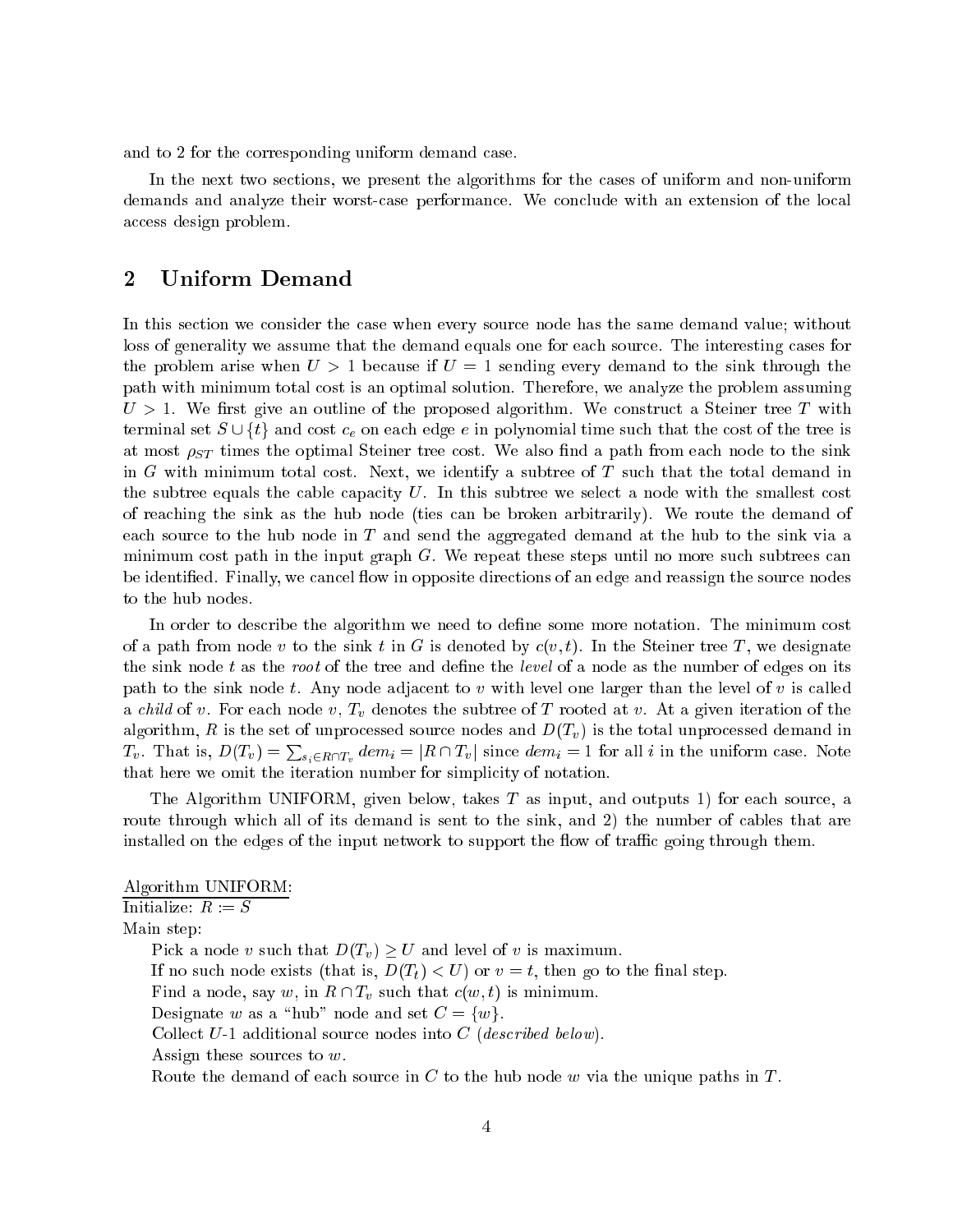Route the demand of C aggregated at the hub via the minimum cost path to the sink in  $G$ . Install one copy of the cable on this path. Remove <sup>C</sup> from R. If R is not empty, repeat the main step. If  $R$  is empty, go to the final step. Final step: If  $R$  is not empty, then Designate  $t$  as the hub node for sources in  $R$ Route all the demand in  $R$  to  $t$  via the unique paths in  $T$ . For all edges <sup>e</sup> of <sup>T</sup> If the sum of flow on  $e$  in both directions exceeds U Cancel maximal amount of flow in opposite directions Reassign the sources whose flow has been cancelled *(described below)*. Install one copy of cable on the edges of  $T$  which have positive flow.

The following procedure is used to collect unprocessed source nodes from  $T_v$  in the set C at the main step of the algorithm. The set  $C$  contains only the hub node  $w$  when the procedure is called. At the end of the procedure C contains U nodes.

Procedure to collect source nodes of  $T_v$ 

Add v to C, if  $v \in R$ . Let  $v_1, \ldots, v_k$  be the children of v. If  $w \neq v$ , then Let  $v_p$  be the child of v such that the hub node w is in  $T_{v_p}$ . Add  $T_{v_p} \cap R$  to C. While  $|C| < U$ , Pick an unprocessed child of  $v$ , say  $v_i$ . If  $D(T_{v_i}) + |C| \leq U$ , then Add  $T_{v_i} \cap R$  to C.  $\mathcal{L}$  is the partially of  $\mathcal{L}$  is the partially of  $\mathcal{L}$ Scan  $T_{v_i}$  depth-first and add sources in  $R \cap T_{v_i}$  to C one at a time until  $|C| = U$ .

Return C.

The procedure to cancel flow on an edge  $e$  of  $T$  is called after all the demand has been routed. We denote the set of sources sending flow on  $e$  in the direction towards  $t$  by  $S_{out}$ . These sources have total flow  $f_{out}$  and we will show that they send their flow to a common hub node  $w_{out}$ . Similarly, let  $f_{in}$  be the flow on e in the opposite direction with source set  $S_{in}$  assigned to the hub  $w_{in}$ .

Procedure to cancel flow on an edge  $\boldsymbol{e}$ 

If  $f_{in} \leq f_{out}$ , then cancel  $f_{in}$  as follows:

Assign all sources of  $S_{in}$  to  $w_{out}$  and route their flow to  $w_{out}$ .

Assign  $f_{in}$  number of sources from  $S_{out}$  to  $w_{in}$  and route their flow to  $w_{in}$ .

If  $f_{in} > f_{out}$ , then cancel  $f_{out}$  as follows:

Assign all sources of  $S_{out}$  to  $w_{in}$  and route their flow to  $w_{in}$ .

Assign  $f_{out}$  number of sources from  $S_{in}$  to  $w_{out}$  and route their flow to  $w_{out}$ .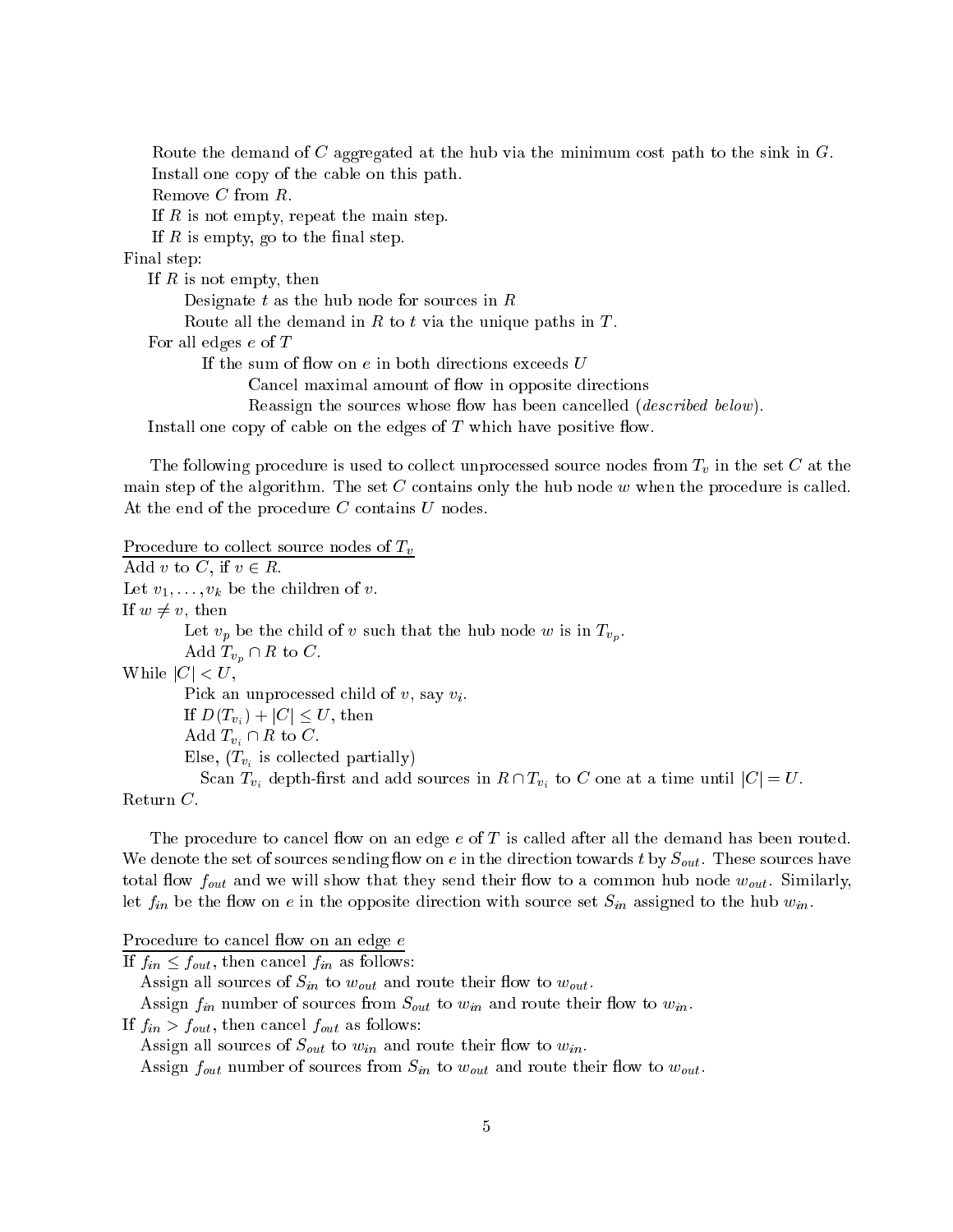

Figure 1: A node  $v$  of  $T$ , its children and its subtree.

It can be easily verified that Algorithm UNIFORM has a polynomial time complexity. We pro
eed to analyze the worstase performan
e of the solutions output by the algorithm.

**Lemma 2.1** In a solution output by Algorithm UNIFORM, the total flow on any edge of the tree  $T$  is at most the cable capacity  $U$ .

**Proof:** Let us pick an arbitrary edge  $e$  of  $T$ , and let  $v$  be the incident node on  $e$  with higher level (see Figure 1). Consider the solution output by the algorithm. In this solution, the total flow on e equals the sum of the flow coming out of  $T_v$  and the flow going into  $T_v$ . Our proof is based on these two laims:

Claim 1: The total flow going out of  $T_v$  is at most  $U - 1$ .

Claim 2: The total flow coming into  $T_v$  is at most  $U - 1$ .

To prove claims 1 and 2, we consider two cases based on how the sources in  $T_v$  are assigned to hub nodes by the algorithm. A partially assigned subtree has at least one of its source nodes collected in a set  $C$  and has at least one source node not in  $C$ .



Figure 2: Examples of partially and ompletely assigned subtrees.

Suppose  $T_v$  is partially assigned (see Figure 2). There exists outflow from  $T_v$ , if at least one source in  $T_v$  is assigned to a hub node out of  $T_v$ . When the algorithm assigns sources in  $T_v$  to a hub node outside  $T_v$  for the first time, a subtree  $T_{\bar{v}}$  with  $\bar{v}$  at a smaller level than v is being processed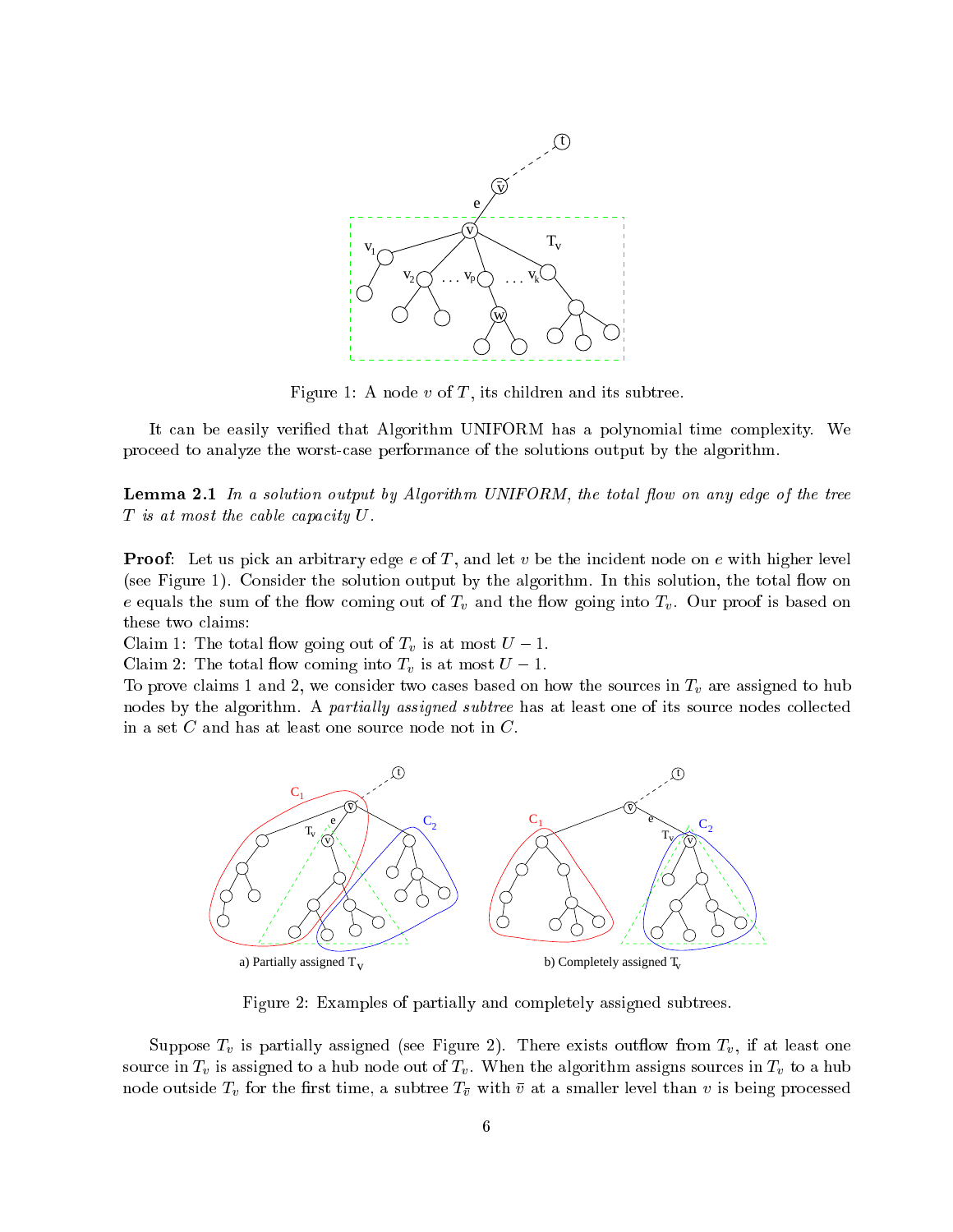by the algorithm. Due to the subtree selection rule, we can conclude that the total unprocessed demand in  $T_v$  is strictly less than U. Therefore, the total outflow from  $T_v$  will be at most  $U-1$ . Hen
e, Claim 1 holds in this ase.

The reason Claim 2 holds for a partially assigned  $T_v$  is as follows. When there exists an inflow into  $T_v$ , the flow is accumulated at a hub node in  $T_v$ . Since the algorithm accumulates a flow of exactly U at any hub node, a flow of at most  $U-1$  will go into  $T_v$ . The algorithm first picks a subtree and a hub node in it, and collects demand starting with the subtrees of  $T_v$ . Therefore, the algorithm will not collect sources out of  $T_v$ , unless all the sources in  $T_v$  have already been collected. This implies that once flow enters  $T_v$ , none of the nodes in  $T_v$  will become a hub node again. Thus Claims 1 and 2 are proved for the case of partially assigned  $T_v$ .

Now let us assume that  $T_v$  is not partially assigned. Then, all the sources in  $T_v$  are collected in the same set by the algorithm. If these sour
es are routed to a hub node out of the subtree, then the outflow is at most  $U-1$ . If the sources are routed to a hub node in the subtree, then the inflow is at most  $U-1$ . Inflow or outflow on this edge occurs only once throughout the iterations of the algorithm. Thus, Claims 1 and 2 hold in this ase, too.

For any edge of T, the flow in one direction does not exceed U, by Claims 1 and 2. If the edge  $e$ has flow in both directions such that  $f_{in}(e) + f_{out}(e) > U$ , then at the final step of the algorithm we cancel flow of equal value in opposite directions. As a result, the flow in one direction will be equal to zero, and the flow in the opposite direction will be equal to the difference of  $f_{in}(e)$  and  $f_{out}(e)$ ; hence, the total flow on e will not exceed U. The cancellation of flow of value  $k = |f_{in}(e) - f_{out}(e)|$ will lead to the switching of the hub nodes of  $k$  sources which sent flow on  $e$  in one direction with that of k other sources which sent flow in the opposite direction. As a result, the routes for these sources will change but the total flow on any of the edges on their routes will not increase. Consider the subtree composed of the union of routes of  $S_{in}$  and  $S_{out}$ , which we call  $T_{in}$  and  $T_{out}$ . For the edges in the intersection of  $T_{in}$  and  $T_{out}$ , flow in opposite directions will be cancelled; hence the total flow on these edges will decrease. For the remaining edges of  $T_{in}$  and  $T_{out}$ , some of the flow in one direction (of value up to k) will reverse its direction but the total flow will not increase in amount. An example to flow cancellation is given in Figure 3.  $\Box$ 

**Theorem 2.2** Algorithm UNIFORM is a  $(1 + \rho_{ST})$ -approximation algorithm for the capacitated network design problem with uniform demand.

**Proof:** Let  $C_{OPT}$  be the cost of an optimal solution and  $C_{HEUR}$  be the cost of a solution output by Algorithm UNIFORM. Let  $C_{ST}$  denote the cost of the cables installed on the edges of the Steiner tree T (whose cost is at most  $\rho_{ST}$  times the cost of an optimal Steiner tree). Let  $C_G$  be the cost of cables installed on the edges of  $G$  to send aggregated flow from the hub nodes to the sink node with minimum cost.

By Lemma 2.1, at most one copy of cable is sufficient to accomodate flow on the edges of the Steiner tree T. The cost of a Steiner tree with terminal set  $S \cup \{t\}$  is a lower bound on the optimal cost because we must connect the nodes in S to t and install at least one copy of the cable on each connecting edge. Therefore,  $C_{ST} \leq \rho_{ST} C_{OPT}$ .

A source set  $C_k$  collected at iteration k has demand equal to U and the algorithm installs one copy of the cable on the path from the hub node  $w_k$  to the sink t with cost  $c(w_k, t)$ . The term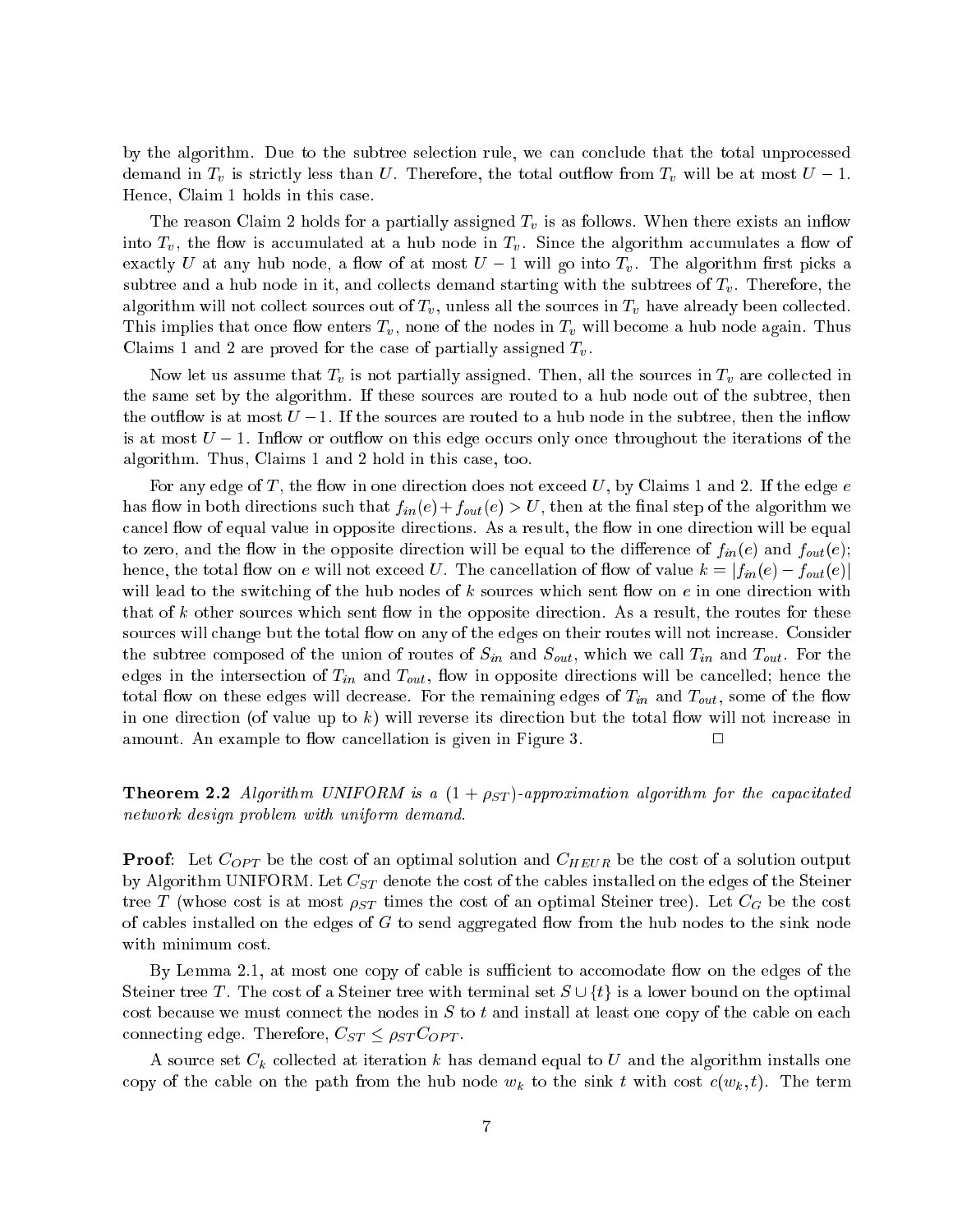

Figure 3: An example of cancelling flow and reassigning sources to hub nodes. Here  $w_1$  and  $w_2$  are hub nodes chosen in the order of their indices, with collected source sets  $C_1$  and  $C_2$ , respectively.

 $\overline{\phantom{a}}$  $\sim$   $\sim$  $\frac{1}{\sqrt{U}}$  is the cost associated with routing the unit demand of each source  $s_i$  of  $C_k$  through the minimum cost path and purchasing on each edge of the path  $1/U$  fraction of the cable. The source nodes). Therefore,  $\sum_{k} \sum_{s_i \in C_k} \frac{c(s_i, t)}{U}$  is a lower bound on  $C_{OPT}$ . Since the algorithm sends <sup>P</sup>  $\sim$   $\sim$  $\frac{C(\mathcal{L}_t, \mathcal{L}_t)}{U}$  is a lower bound on  $C_{OPT}.$  Since the algorithm sends  $\alpha$  set  $\alpha$  and demonstrated of  $\alpha$  via the source of  $\alpha$  with the minimum source of  $\alpha$  is an  $\alpha$  is, the minimum  $\alpha$ hub node  $w_k$ ) and  $|C_k| = U$ , we get

$$
c(w_k, t) = \min_{s_i \in C_k} c(s_i, t) \le \frac{\sum_{s_i \in C_k} c(s_i, t)}{|C_k|} = \sum_{s_i \in C_k} \frac{c(s_i, t)}{U}.
$$

Thus, we finally have

$$
C_G = \sum_{k} c(w_k, t) \leq \sum_{k} \sum_{s_i \in C_k} \frac{c(s_i, t)}{U} \leq C_{OPT}.
$$

Therefore,  $C_{HEUR} = C_{ST} + C_G < (1 + \rho_{ST})C_{OPT}$ .

When every non-sink node in the input graph has a non-zero demand, we do not need to construct a Steiner tree. Instead, we input a minimum cost spanning tree T to algorithm UNIFORM. In the proof of 2.2,  $C_{ST}$  will refer to the cost of the spanning tree T and  $\rho_{ST}$  will be equal to 1. Therefore, we obtain a performan
e ratio of 2.

**Corollary 2.3** Algorithm UNIFORM is a 2-approximation algorithm for the capacitated network design problem with uniform demand at every non-sink node.

#### <sup>3</sup> Non-uniform Demand 3

When the demand of a source node can be any positive integral value, it is no longer possible to  $\alpha$  collect sources with total demand exactly equal to the capacity U. Suppose we are allowed to split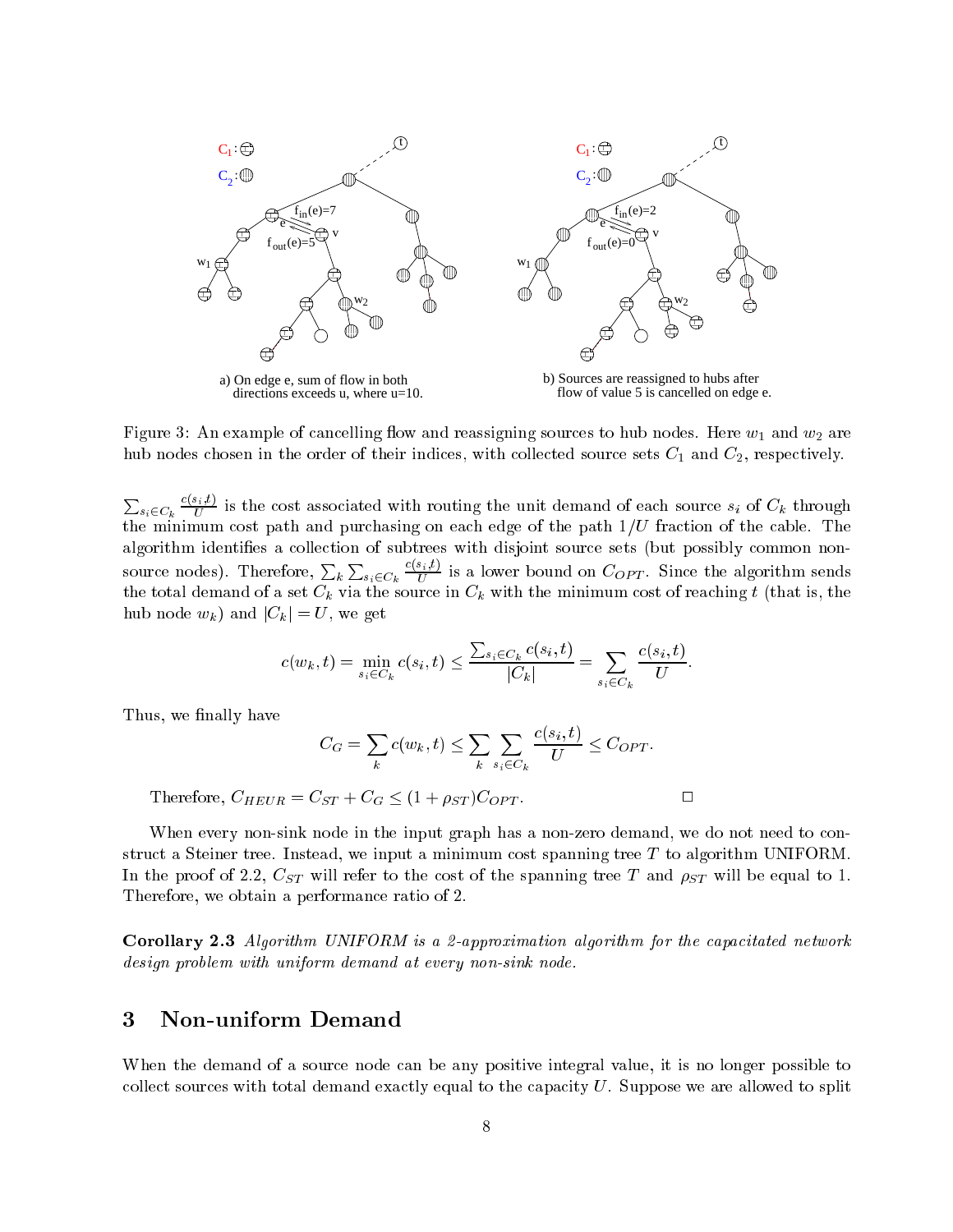the demand of a sour
e into any integral units ea
h of whi
h an be routed in separate paths to the sink. In that case, the algorithm of the previous section can be used by expanding each source  $s_i$  with demand  $dem_i$  to a set of sources with unit demand connected by zero-length edges in the tree. However, in the more general case, all the flow of a source must use the same path to the sink. In this case, we modify Algorithm UNIFORM so that we send demand directly to the sink when it accumulates to an amount between  $U/2$  and U. To guarantee that we don't exceed U while collecting demand, we send all sources with demand at least  $U/2$  directly at the beginning of the algorithm.

For a source set C, let  $dem(C)$  be the total demand of sources in C. As defined for the uniform demand case, we use  $D(C)$  to denote the total *remaining* (unprocessed) demand of C. The modified algorithm, whi
h we all Algorithm NON-UNIFORM, is given below.

#### Algorithm NON-UNIFORM:

Initialize:  $R := S$ .

Preprocessing: (send large demands directly) For all sources  $s_i$  such that  $dem_i \geq U/2$ , Route the demand to the sink via the minimum cost path in  $G$ . Install  $\lfloor \frac{m}{U} \rfloor$  copies of cable on the edges of this  $s_i-t$  path. Remove  $s_i$  from  $R$ . Main step: Pick a node v such that  $D(T_v) \ge U/2$  and level of v is maximum. If no such node exists (that is,  $D(T_t) < U/2$ ) or  $v = t$ , then go to the final step. Find a node, say w, in  $R \cap T_v$  such that  $c(w, t)$  is minimum. Designate w as a "hub" node and set  $C = \{w\}.$ Collect additional source nodes in C (described below). Assign these sources to  $w$ . Route demand of each source in  $C$  to the hub node  $w$  via the unique path in  $T$ . Route demand of C aggregated at w via the minimum cost  $w - t$  path in G. Install one copy of cable on the edges of this  $w - t$  path. Remove C from R and set  $C = \emptyset$ .

If R is not empty, repeat the main step.

If  $R$  is empty, go to the final step.

Final step:

If R is not empty, then route all the demand in R to t via the unique paths in T. Install one copy of cable on the edges of  $T$  which have positive flow.

The following procedure is used to collect unprocessed source nodes from  $T_v$  in the set C at the main step of the algorithm. The set  $C$  contains only the hub node  $w$  when the procedure is called. At the end of the procedure demand of C is in the range  $[U/2, U]$ .

Procedure to collect source nodes of  $T_v$ :

Add v to C, if  $v \in R$ .

Let  $v_1, \ldots, v_k$  be the children of v.

If  $w \neq v$ , then

Let  $v_p$  be the child of v such that the hub node w is in  $T_{v_p}$ .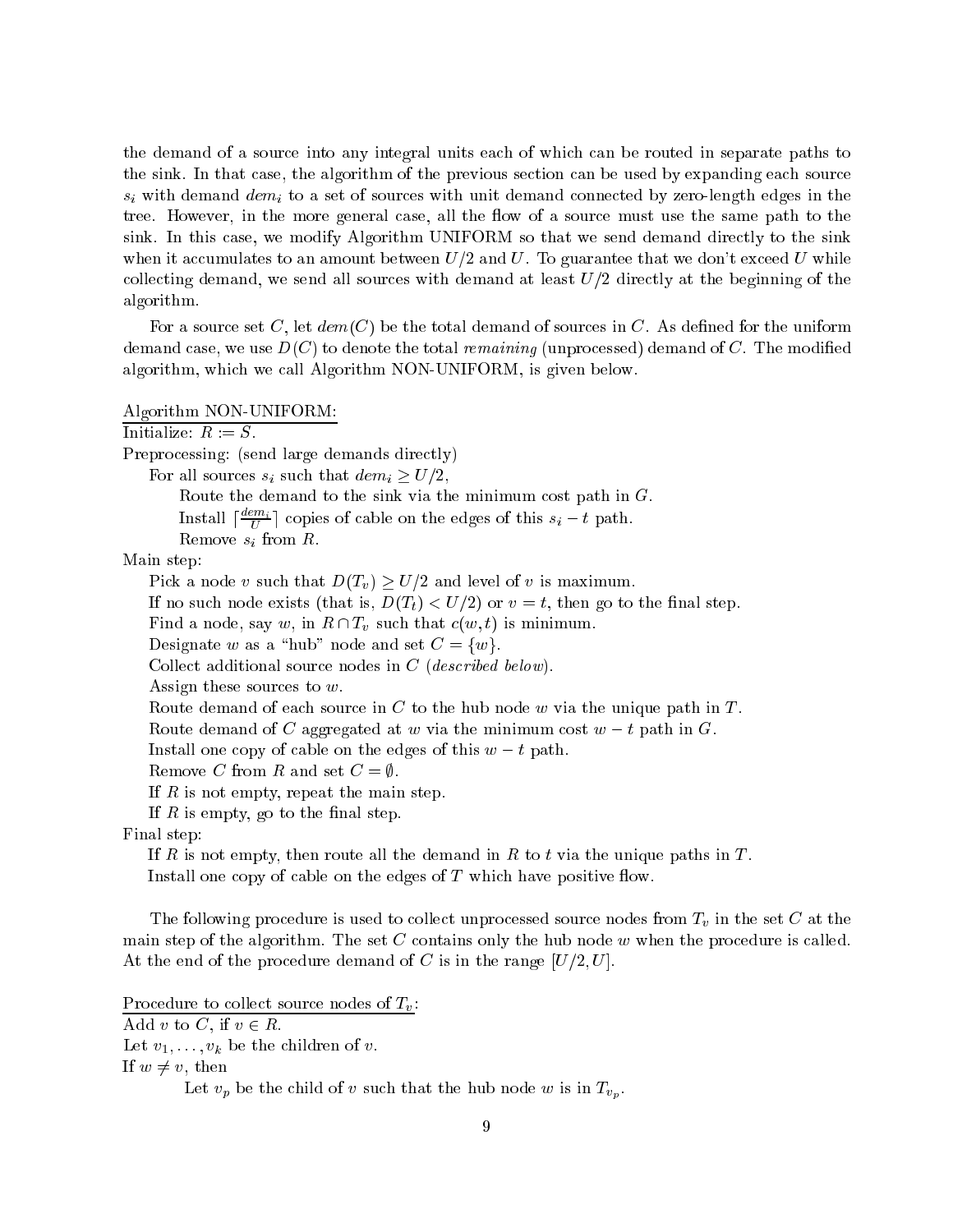Add  $T_{v_p} \cap R$  to C. While  $dem(C) < U/2$ . Pick an unprocessed child of  $v$ , say  $v_i$ . Add  $T_{v_i} \cap R$  to C. Return C.

**Lemma 3.1** Algorithm NON-UNIFORM outputs a solution in which 1) flow on any edge of the tree  $T$  is at most  $U$ , and  $\mathcal{Q}$ ) flow sent from a hub node to the sink in  $G$  at each iteration of the algorithm is at least  $U/2$  and at most U.

**Proof:** The proof is simpler compared to the uniform-demand case because the algorithm does not assign any subtree partially. Consider an edge  $e$  of  $T$ . Let  $v$  be incident on  $e$  such that  $e$  is not in  $T_v$ . Since all the sources in  $T_v$  are collected in the same set by the algorithm, the demand of these sour
es is routed to a hub node either out of the subtree, or in the subtree, but not both. Thus, flow on e exists only in one direction. If the demand of sources is routed to a hub node out of  $T_v$ , then outflow is at most  $U-1$ . If the demand is routed to a hub node in the subtree, then inflow is at most  $U-1$ . Thus, for any edge of T, flow does not exceed U.

Due to the subtree selection rule in the algorithm, if a subtree  $T_v$  is selected at an iteration, then all the subtrees rooted at its children have remaining demand strictly less than  $U/2$ . Therefore, when source nodes are collected in C, the first time the total collected demand  $dem(C)$  exceeds  $U/2$ ,  $dem(C)$  will be at most U. Therefore, the total flow sent from the hub to the sink at this  $\Box$ iteration is in the range  $[U/2, U]$ .

**Theorem 3.2** Algorithm NON-UNIFORM is a  $(2 + \rho_{ST})$ -approximation algorithm for the capacitated network design problem with non-uniform demand.

**Proof:** We use the same definitions of  $C_{OPT}$ ,  $C_{HEUR}$ ,  $C_G$  and  $C_{ST}$  as in the proof of Theorem 2.2.

By Lemma 3.1, at most one copy of the cable is sufficient to accommodate flow on the edges of the Steiner tree T. Therefore,  $C_{ST} \leq \rho_{ST} C_{OPT}$ .

For a source set  $C_k$  collected at iteration k, the algorithm installs one copy of the cable on the minimum cost  $w_k - t$  path in G. By Lemma 3.1, at most one copy of cable is sufficient to accommodate flow on this path and the flow utilizes at least half of the capacity of the cable. Thus,  $\sum_{s_i \in C_k} dem_i \ge U/2$ . If we were allowed to pay for only the portion of the cable used, then a minimum cost solution would use the minimum cost path from each source to the sink. This solution would have cost  $\sum_{s_i \in S} \frac{a e m_i}{U} \cdot c(s_i,t)$  and this is a lower bound on  $C_{OPT}.$  Since source sets collected by the algorithm have disjoint sources, and the demand from a set  $C_k$  is sent via the source in  $C_k$  that is closest to t (the hub node  $w_k$ ),

$$
C_{OPT} \geq \sum_{k} \sum_{s_i \in C_k} \frac{dem_i}{U} c(s_i, t) \geq \sum_{k} \sum_{s_i \in C_k} \frac{dem_i}{U} (\min_{s_i \in C_k} c(s_i, t)) \geq \sum_{k} \sum_{s_i \in C_k} \frac{1}{2} c(w_k, t) = \frac{1}{2} C_G.
$$

The last inequality follows since  $\sum_{s_i \in C_k} dem_i \geq \frac{\nu}{2}$  and  $\min_{s_i \in C_k} c(s_i, t) = c(w_k, t)$ . Therefore,  $\sim$  HIVO II  $\sim$  COP  $\sim$  CF is set of  $\sim$  COP T in  $\sim$  2  $\sim$  2  $\sim$  2  $\sim$  2  $\sim$  2  $\sim$  2  $\sim$  2  $\sim$  2  $\sim$  2  $\sim$  2  $\sim$  2  $\sim$  2  $\sim$  2  $\sim$  2  $\sim$  2  $\sim$  2  $\sim$  2  $\sim$  2  $\sim$  2  $\sim$  2  $\sim$  2  $\sim$  2  $\sim$  2  $\sim$  2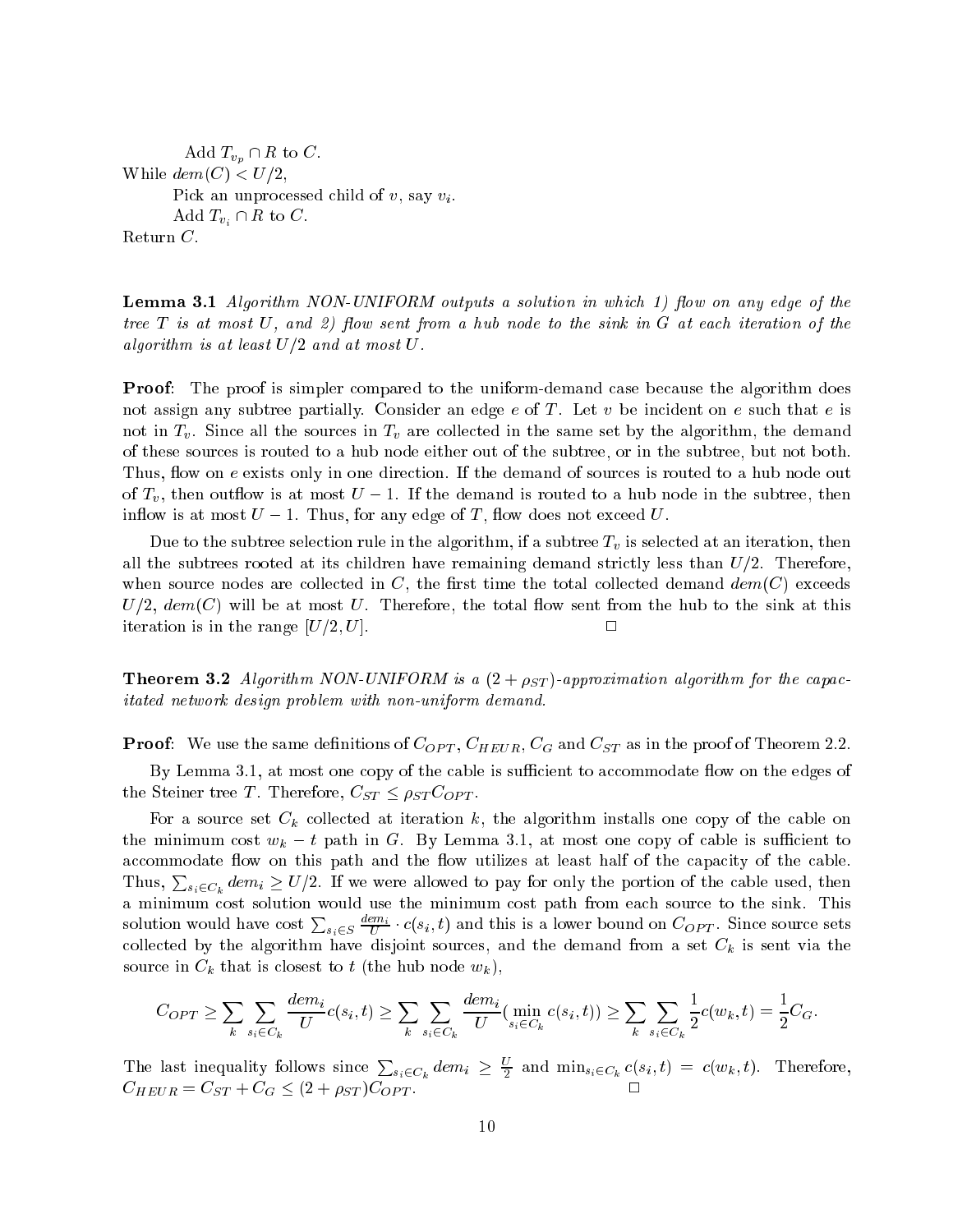When every non-sink node in the input graph has a non-zero demand, we do not need to construct a Steiner tree. Instead, we input a minimum cost spanning tree  $T$  to algorithm NON-UNIFORM. In the proof of Theorem 3.2,  $C_{ST}$  will refer to the cost of the spanning tree T and  $\rho_{ST}$ will be equal to 1. Therefore, we obtain a performance ratio of 3.

**Corollary 3.3** Algorithm NON-UNIFORM is a 3-approximation algorithm for the capacitated network design problem with non-uniform demand at every non-sink node.

#### <sup>4</sup> Extensions

Our methods apply to the following extension of the local access network design problem. Instead of specifying a single sink node, any node v in the graph can be used as a node that sinks U units of demand at a cost of  $f_v$ . A node is allowed to sink more than U units of demand by paying  $\lceil\frac{1}{U}\rceil + J_v$  cost to sink *dem* units of now. The problem is to open sumclent number of sinks and route all the demands to these sinks at minimum cable plus sink opening costs.

To model this extension, we extend the metric in two steps: 1) create a new sink node t with edges to every vertex v of cost  $f_v$ , 2) take the metric completion of this augmented network. Notice that the second step may decrease some of the costs on the edges incident on the new sink  $t$  (e.g., if  $f_i + c(j, i) < f_j$ , then the cost of the edge  $(j, t)$  can be reduced from  $f_j$  to  $f_i + c(j, i)$ , or between any pair of original nodes (e.g., if  $c(i, j) > f_i + f_j$ , then we may replace the former by the latter). Bearing this in mind, it is not hard to see that any solution in the new graph to the single cable problem with  $t$  as the sink and with the modified costs can be converted to a solution to the original problem of the same ost. Thus, our algorithms in the previous se
tions apply to give the same performan
e guarantees.

### Referen
es

- [AG88] K. Altinkemer and B. Gavish, "Heuristics with constant error guarantees for the design of tree networks," Management Science, 34, 331-341, 1988.
- [AZ98] M. Andrews and L. Zhang, "The access network design problem," In Proc. of the 39th Ann. IEEE Symp. on Foundations of Computer S
ien
e, 42-49, O
tober 1998.
- [BP89] M. Bern and P. Plassmann, "The Steiner tree problem with edge lengths 1 and 2," Information Pro
essing Letters, 32, 171-176, 1989.
- [BR94] P. Berman and V. Ramaiyer, "Improved approximations for the Steiner tree problem," J. of Algorithms, 17, 381-408, 1994.
- $\text{[CL73]}$  K. M. Chandy and T. Lo, "The capacitated minimum tree," Networks, 3, 173-182, 1973.
- [CT96] A. Clementi and L. Trevisan, "Improved Non-approximability results for minimum vertex cover with density constraints," Proceedings of 2nd Computing and Combinatorics Conference. CO-COON'96, Berlin, Springer Verlag, 333-342,1996.
- [DMM97] M. Dell'Amico, F. Maffioli and S. Martello, Editors, "Annotated Bibliographies in Combinatorial Optimization," Wiley-Inters
ien
e Publi
ation, 1997.